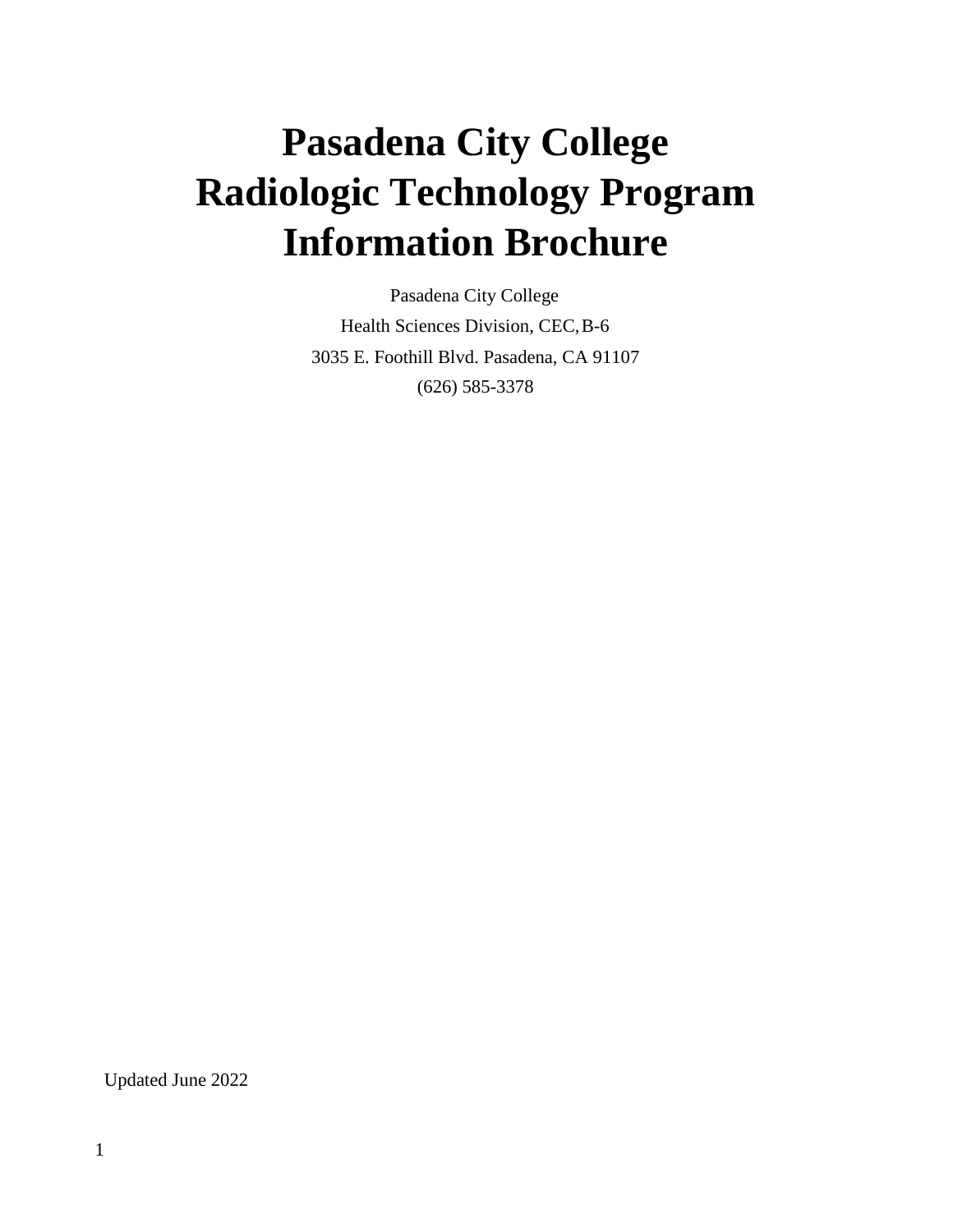### **RADIOLOGIC TECHNOLOGY PROGRAM – HEALTH SCIENCES DIVISION**

"The mission of the Pasadena City College Radiologic Technology Program is to prepare students to become qualified imaging practitioners who are committed to the highest patient care and ethical standards, and technical practices while instilling the importance of professionalism".

#### **Program Goals**

#### **1. Students will be clinically competent (Clinical Courses)**

- a) Students will be able to perform routine radiographic images
- b) Students will possess knowledge of radiographic procedures and patientcare
- c) Students will employ radiation protection to patients, themselves, and others

#### **2. Students will effectively communicate (Clinical and DidacticCourses)**

- a) Students will demonstrate effective communication with patients, staff, and others
- b) Students will be able to demonstrate good communication skills through class presentations
- **3. Students will demonstrate critical thinking and problem-solving skills (Clinical and Didactic Courses)**
	- a) Students will assess patients' condition and make appropriate modifications to the procedures based on their conditions and age group
	- b) Students will evaluate radiographic images and make appropriate changes when necessary

#### **4. Students will demonstrate ethics and professionalism (Clinical and Didactic Courses)**

- a) Students will evaluate career opportunities and advancement for the radiographer
- b) Students will demonstrate professionalism with patients, self, and others
- c) Students will create a professional portfolio that illustrates growth with their careers

### **Program Learning Outcomes (During the Program)**

- a) Students will complete the program and courses with high successrates
- b) Demonstrate effective communication with patients, staff, and other members in the health care field
- c) Exhibit technical skills, abilities, problem solving skills and practice safety protocols during examination
- d) Students will develop knowledge about professional growth, foster empathy, and the need to work toward excellence.

#### **Program Learning Outcomes (After the Program)**

- a) Upon graduation studentswill pass the certification and/or licensing examination
- b) Graduates will express overall satisfaction with the RT program
- c) Graduates will obtain employment in the field ofradiology
- d) Employers will express overall satisfaction with the graduates'performance.

The Radiologic Technology Program will evaluate and monitor program effectiveness through the measurement of graduate success rates, job placement rates, annual program completion rates, graduate and employer satisfaction surveys. The annual results of the ARRT pass rate, job placement and program completion are located on the program website and posted at [www.jrcert.org](http://www.jrcert.org/) and [www.pasadena.edu/divisions/health-sciences/radiology/](http://www.pasadena.edu/divisions/health-sciences/radiology/)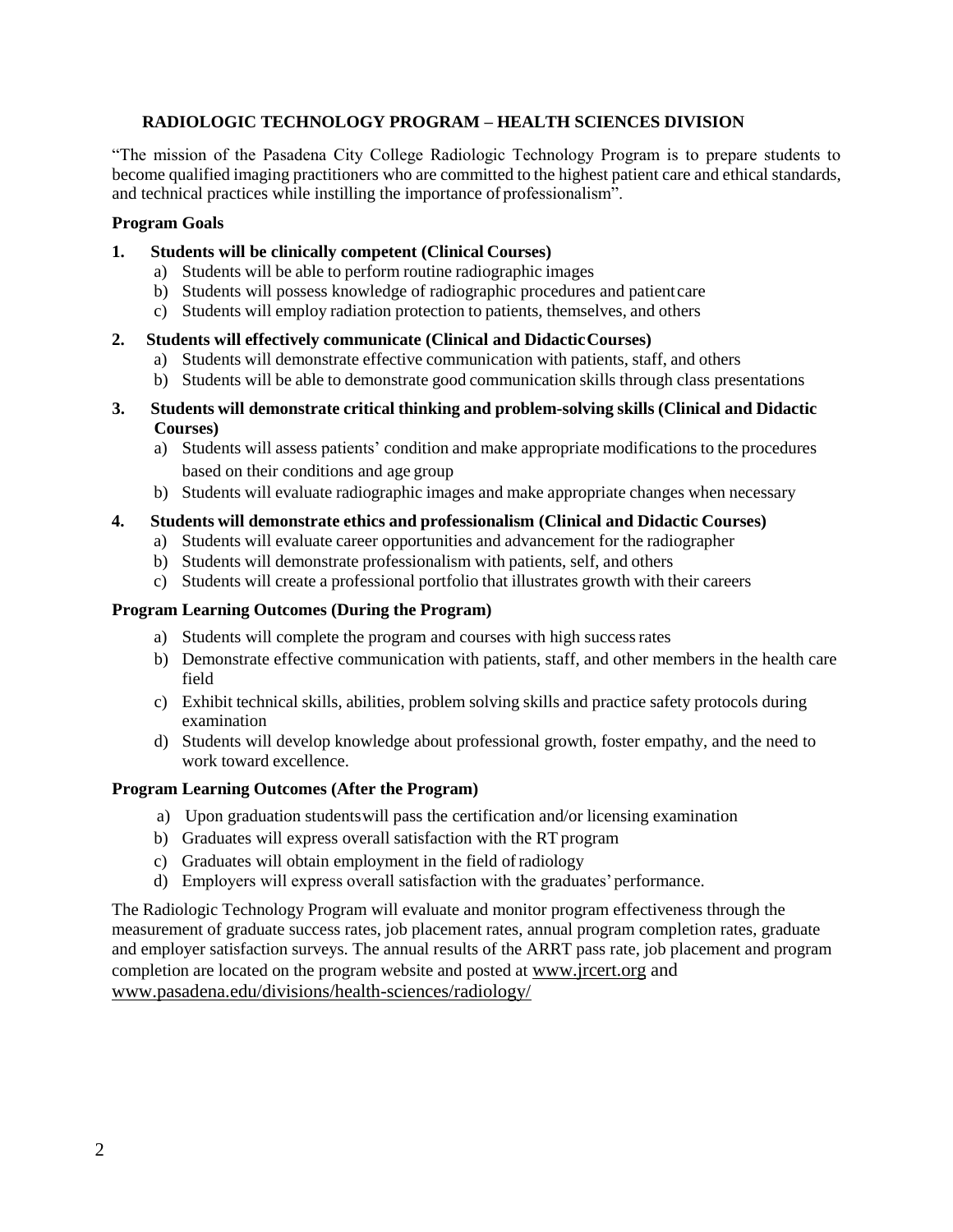# *Complete all prerequisite courses (all courses must be college level)*

- 1. Intermediate Algebra or higher Math course
- 2. Human Anatomy with a lab component
- 3. Chemistry General, Organic or Biochemistry
- 4. Human Physiology with a lab component
- 5. Medical Terminology (must be a 3-unit semester course or 4 quarter unit course)
- 6. Additionally, all Associate Degree general education courses completed with a 2.0 grade point average. See a counselor for detailed course information.

Beginning with the 2022 application cycle:

• The prerequisite courses must be completed with a Grade Point Average of 2.5 with a grade of "C" or higher

"In Progress" work for the prerequisites will not be considered during the selection process.

## *Selection Criteria for Admission*

All eligible applicants must have a grade point average of 2.5 in the completed prerequisite courses for consideration for acceptance into the radiologic technology program. It is highly recommended that courses be taken within a 3-year period. Selection is based on random selection after completion of the prerequisite and general education courses with an Associate's Degree that has been verified.

All applicants must have a minimum of a grade point average of 2.5 in the completed prerequisite courses, overall, 2.0 in the completed general education courses with an Associate Degree or higher. A grade of a "D" or "F" in any of the prerequisite courses will not be accepted.

If the number of qualified applicants exceeds the number of spaces available, selections will be made by random selection. Alternates will be chosen by random selection and alternate status does not guarantee admission. The Health Sciences Division will inform applicants of the status of their application by email only. Please make sure your email is current when you apply to the program. We do not maintain a waiting list from year to year. You need to re-apply for possible acceptance each year. The number of students selected for admission to the program varies from year to year and the program accepts 20-25 per class once a year for summer admission.

## *Application Requirements*

- 1. A complete Radiologic Technology application submitted online. Faxed or handdelivered applications will not be accepted.
- 2. Official transcript of ALL U.S. colleges and universities attended including Pasadena City College and verification of the advanced degree must be uploaded with your online application. Transcripts must be scanned and saved in a pdfformat.
- 3. Minimum age of 18 years, as mandated by the State of California Radiation Health Branch Title 17.
- 4. A social security number (State of California requirement). The social security numberis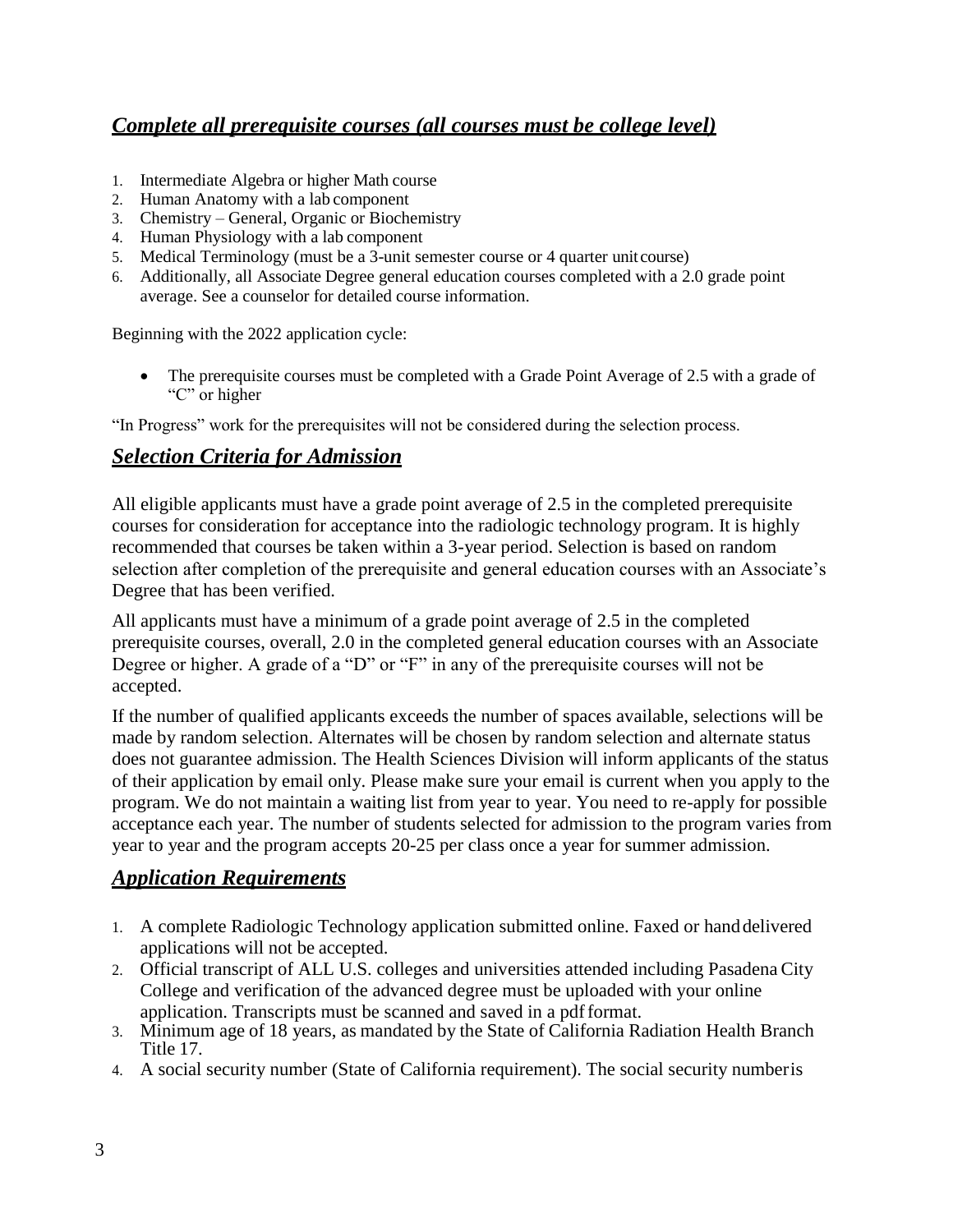used for background checks and radiation detection monitors.

5. Copy of DD214 if you are a veteran or spouse of a veteran. Veterans may receive special consideration for admission once requirements have been met. Spouses of veterans must provide copy of marriage certificate if applying to the program if special consideration is requested. Documentation must be in pdf format and uploaded with your application

If you have taken courses and if you are unsure if they are transferable or equivalent to prerequisite requirements it is the applicant's responsibility to determine course equivalency prior to applying to the program. Please contact the Counseling Office if you have questions regarding required courses. If you have taken prerequisite courses and are requesting substitution or waivers please submit a "Student Petition" or a "Student Request for Course Substitution and Waivers" form online to [https://pasadena.edu/admissions-and-](https://pasadena.edu/admissions-and-aid/admissions-and-records/petitions.php) [aid/admissions](https://pasadena.edu/admissions-and-aid/admissions-and-records/petitions.php)[and-records/petitions.](https://pasadena.edu/admissions-and-aid/admissions-and-records/petitions.php) Approval must be submitted with the application to the Health Sciences Division or can be submitted prior to the application period for verification. Scan the documentation and save as a pdf file to upload with your application.

6. Volunteer or Observation hours are not required at this time. We do not offer placement of individuals for observation or volunteering.

## **UNOFFICIAL TRANSCRIPTS WILL NOT BE REVIEWED**

**NOTE:** If you are not accepted to the program, you must reapply the next year and submit all information again. We do not maintain a wait list and previous applications with transcripts are not kept on file. A completed application packet must be submitted online and received through the Radiologic Technology website [https://pasadena.edu/academics/divisions/health](https://pasadena.edu/academics/divisions/health-sciences/radiologic-technology/admissions)[sciences/radiologic-technology/admissions](https://pasadena.edu/academics/divisions/health-sciences/radiologic-technology/admissions)

## **Students with foreign transcripts must have their transcripts evaluated by one of the following three agencies:**

International Education Research Foundation (IERF)  $(310)$  258 – 9451  $(310)$  342 – 7086 [www.ierf.org](http://www.ierf.org/)

Academic Credentials Evaluation Institute (ACEI)  $(310)$  275 – 3530 (310) 275 – 3528 [www.acei1.com](http://www.acei1.com/)

> American Education Research Center (AERC)  $(626)$  339 – 4404  $(626)$  339 – 9081 [www.aerc-eval.com](http://www.aerc-eval.com/)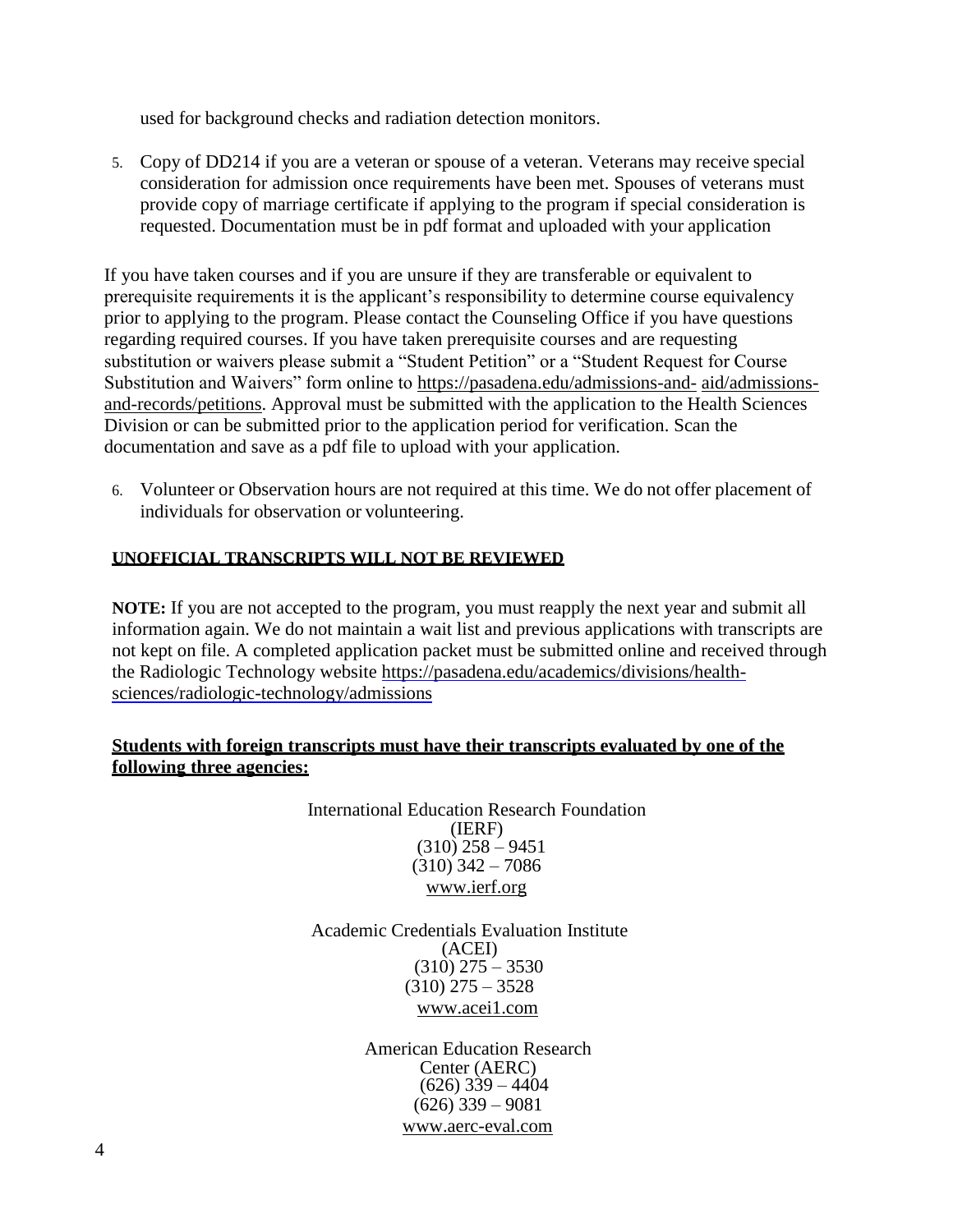# *Information after Acceptance to the Program*

- Students must submit a set of official sealed transcripts to the Office of Admissions and Records and another set of official transcripts to the Director of Radiology Technology upon acceptance to the program.
- Students are required to submit evidence of good health documented by a recent physical with the required immunizations including the Covid 19 vaccination and boosters.
- The two-step TB test or IGRA results must be no older than one year and must be done yearly.
- Students must have and maintain a current American Heart Association CPR/Basic Life Support Card for Health Care Providers while in the program.
- Students are expected to comply with the program's uniform standards.
- Students must provide their own transportation to all on and off campus clinical sites *(note that some classes will include evening sessions). Clinicals are not held on weekends or holidays.*
- Students are always required to maintain vehicle liability insurance if using a vehicle to attend clinical or classes. (if applicable)
- Students are required to maintain professional liability insurance while in the program.
- Students enrolled in the Radiologic Technology Program require clinical experience in the curricula (beginning in the summer semester), must be cleared through the process of the criminal background check. If a student cannot obtain a background clearance, acceptance to the program will be forfeited.
- Students who are found to be ineligible for clinical placement by the clinical agency after admission to the program shall be subject to dismissal from the program, as they will be unable to complete mandatory clinical rotations and objectives. Random drug testing may be required by some clinical facilities.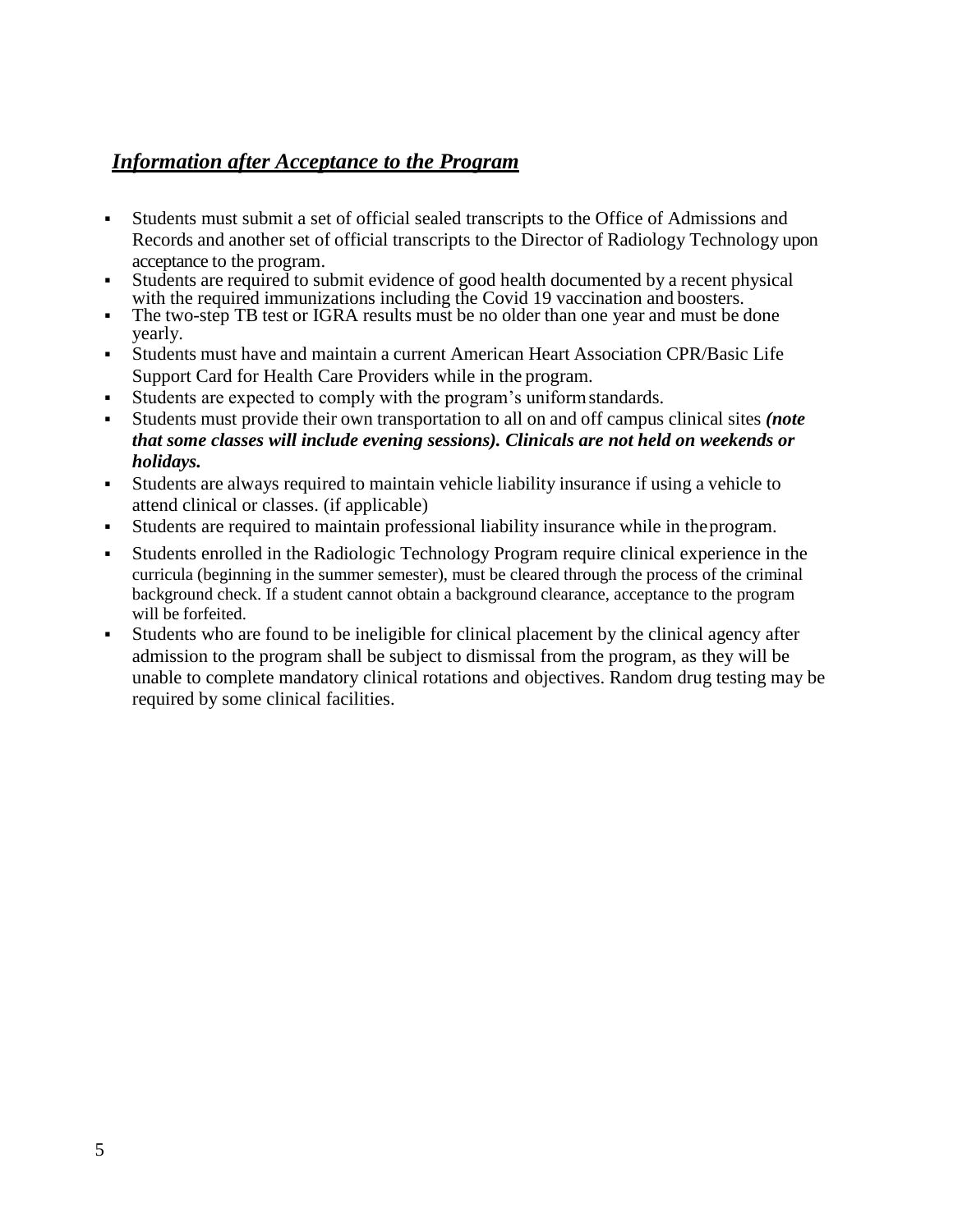## *Other Important Information*

- The Radiologic Technology program is a 2-year full time program, some evening classes are  $\Box$ required. Students are responsible for their own transportation to and from clinical. (Second year students attend didactic courses in the evenings on various days of the week). Some courses are offered online for those students that are enrolled in the radiologyprogram.
- The prerequisite courses may take approximately 1-2 years to complete.  $\Box$
- $\Box$  It is recommended that students work no more than 15-20 hours per week white enrolled in the program.
- Financial aid and scholarships may be available for the student.  $\Box$
- The Radiologic Technology program has established a "Declaration of Pregnancy Policy" that follows the Nuclear Regulatory Commission regulations & JRCERT guidelines. More information will be given to the student during the beginning of the summer courses. This will be discussed during the RDTC 100/101 courses and reviewed throughout the two years. Written documentation will be handed out at the beginning of the first session (summer).
- $\Box$ Students accepted into the program may be required to pay college tuition, skills pack, and health fees and any other appropriate fees.
- The cost of tuition, books, uniforms, insurance, professional membership, markers, and name  $\Box$ tags is estimated to be at least \$6,500.00 for two years. Non-resident and International students may pay a higher tuition fee. All fees are subject to change.
- Rules and regulations of the college as well asthe program must always be adhered to.  $\Box$
- To enhance student success, students who have English as a second language areencouraged  $\Box$ to enroll in college Speech classes.
- The PCC Radiologic Technology program does not accept transfer students from other  $\Box$ radiology programs.
- Effective January 2015 an associate degree or higher was required prior to taking the ARRT  $\Box$ exam.
- Due Process information can be found in the student handbook and on the PCC College website.
- $\Box$  LXMO (Limited Licensed X-ray Technicians) are required to take all pre-requisites courses in addition to having the associate degree upon admission to the program.
- Information r[e](http://www.cdph.ca.gov/RHB)garding pass rates and completion rates are available on the website and the [www.CDPH.ca.gov/RHB,](http://www.cdph.ca.gov/RHB) [www.JRCERT.org](http://www.jrcert.org/) [e](http://www.pasadena.edu/)ducational programs and on the [www.pasadena.edu](http://www.pasadena.edu/) website. Please refer to the "Program Effectiveness Data" on the PCC Radiology home page.
- The Program's Student Learning Outcomes are available on the website. Course SLO's are available in each syllabus for the classes throughout the program.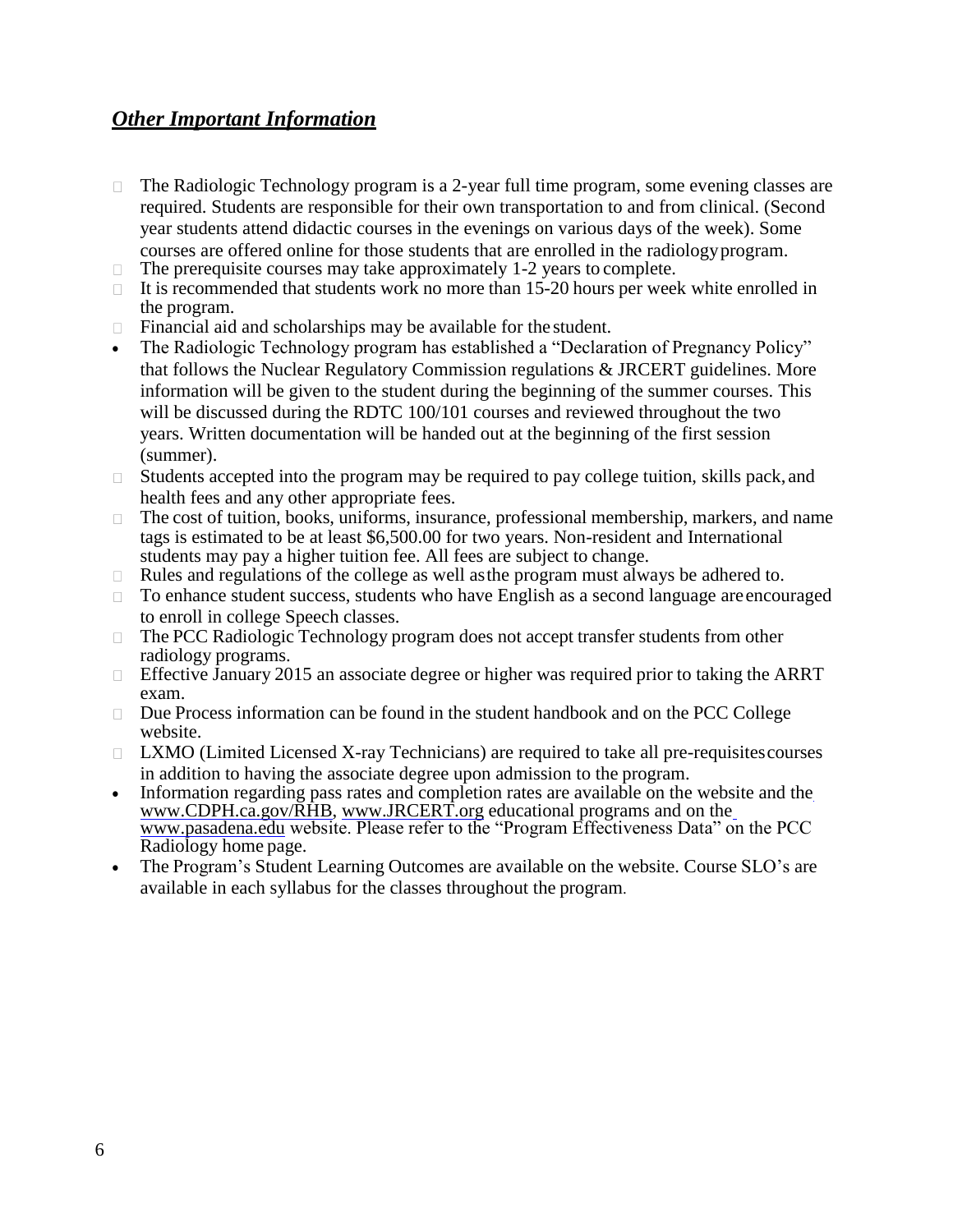# *TECHNICAL STANDARDS*

Technical Standards Radiography requires proficiency in the application of technical knowledge, operation of specialized equipment in a competent and safe manner, and the ability to provide physical care and emotional support to patients during radiographic procedures.

To be admitted to the Program, or to remain in the program after admission, all applicants should possess:

- 1. Visual acuity, such as needed in the accurate preparation and administration of contrast media and for the observation necessary for patient assessment, care, and management.
- 2. Auditory perception to receive verbal communication from patients needing assistance and from members of the healthcare team.
- 3. Communication skills (speech, reading, writing) to interact effectively and sensitively with patients in order to elicit information; describe changes in patient's condition; assess nonverbal communications; and be able to effectively and efficiently transmit information to patients, fellow students, faculty, staff and all members of the health careteam.
- 4. Gross and fine motor coordination- to carry out diagnostic procedures includingreaching, lifting, and moving radiographic equipment. Applicants should be able to execute motor movements reasonably required to provide general and emergency care topatients.
- 5. Intellectual ability to be able to measure, calculate, reason, analyze and evaluateas required for direct patient care. The applicant must be able to comprehend three-dimensional and spatial relationships.
- 6. Emotional stability to enable use of intellectual abilities, exercise good judgment, promptly complete all responsibilities attendant to care of the patients.
- 7. Social attributes to allow the development of mature, effective relationships with patients, faculty, coworkers, and administrators.

The "Technical Standards for Admission" have been established as a guidance tool for use in realistically informing the student of minimum standards needed to satisfactorily function in the Program and ultimately in the radiology profession.

## **The assessment of an applicant's compliance to these Standards will be accomplished in the following manner:**

- Faculty counseling to determine applicant's goals andexpectations.
- $\Box$  A physical examination performed by a licensed physician.
- **Program Admissions Committee meeting to identify deficiencies that may become barriers to** the professional success of the student. Some deficiencies may pose a concern when being placed into the clinical environment. Ultimately, it is up to the clinical facility to accept a student with deficiencies.

Applicants who may be deficient in one or more of the areas mentioned above should contact the Program Director.

The Program Admissions Committee will seriously consider applicants who are deficient in any of these categories, providing the deficiency can be remedied with reasonable accommodations.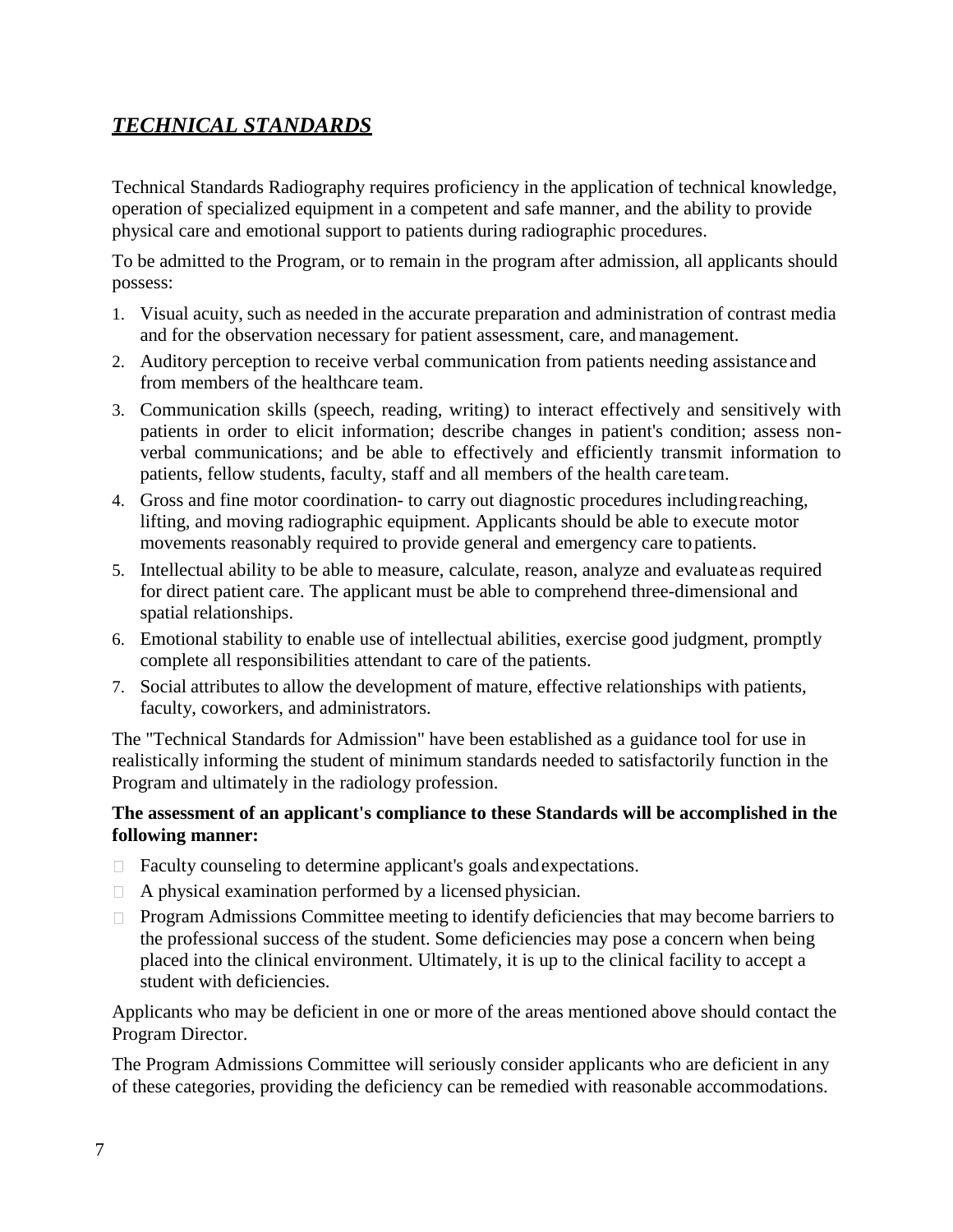# *Essential Technical and Job Function Skills*

## **Work hours:**

- 1. Must be able to work at various clinical sites, including the hospital, at least 8 10 hours per day two to five days per week.
- 2. Must be able to attend the radiology and other college theory classes an additional 1-3 days per week.
- 3. Must be able on some days, to take theory and clinical classes on the same day (see program curriculum)

## **Physical demands:**

- 1. Must be able to complete all physical demands required in the Radiologic Technology Handbook and the hospital site or facility where the clinical course is scheduled.
- 2. Must be able to use all physical senses, i.e., seeing, hearing, feeling, smelling in a manner that allows the technologist to be able to accurately assess the patient and clinical situation.
- 3. Must be able to use fine motor skills of the hands to carry out clinical procedures accurately and safely.
- 4. Manipulate radiologic and medical equipment and accessories, including but not limitedto switches, knobs, and buttons, keyboards, utilizing fine and gross motor skills.
- 5. Must be able to perform such duties as, but not limited to:
	- a. Lifting patients of various sizes and weights into, onto, and out of bed, chairs, stretchers, and other surfaces.
	- b. Maneuvering, pulling, pushing, lifting, and turning of patients inpositions.
	- c. Performing related tasks which require the use of hands, arms, shoulders, legs, and feet.
	- d. Participating in work-related activities that require extensive bending, kneeling, crouching, stooping, standing, and critical movements.

## **Work Environment**

- 1. Must be aware of potential risks in healthcare settings which require wearing of safety equipment, such as masks, head coverings, glasses, latex or non-latex gloves, shoe coverings, etc.
- 2. Must be able to meet hospital and college performance standards.
- 3. Must be able to travel to and from academic and clinical training sites. (it is theresponsibility of the student to seek transportation to and from clinical sites)

## **Cognitive Abilities**

- 1. Must be able to understand and work from written and verbal orders.
- 2. Must possess effective verbal and written communication skills in English sufficient to safely work in academic and clinical settings.
- 3. Must be able to understand and implement related academic and health regulations, healthcare facilities, and hospital policies and procedures.
- 4. Must follow all state, federal, and local hospital policies regarding confidentiality rules on patients' personal, family, and health-related information.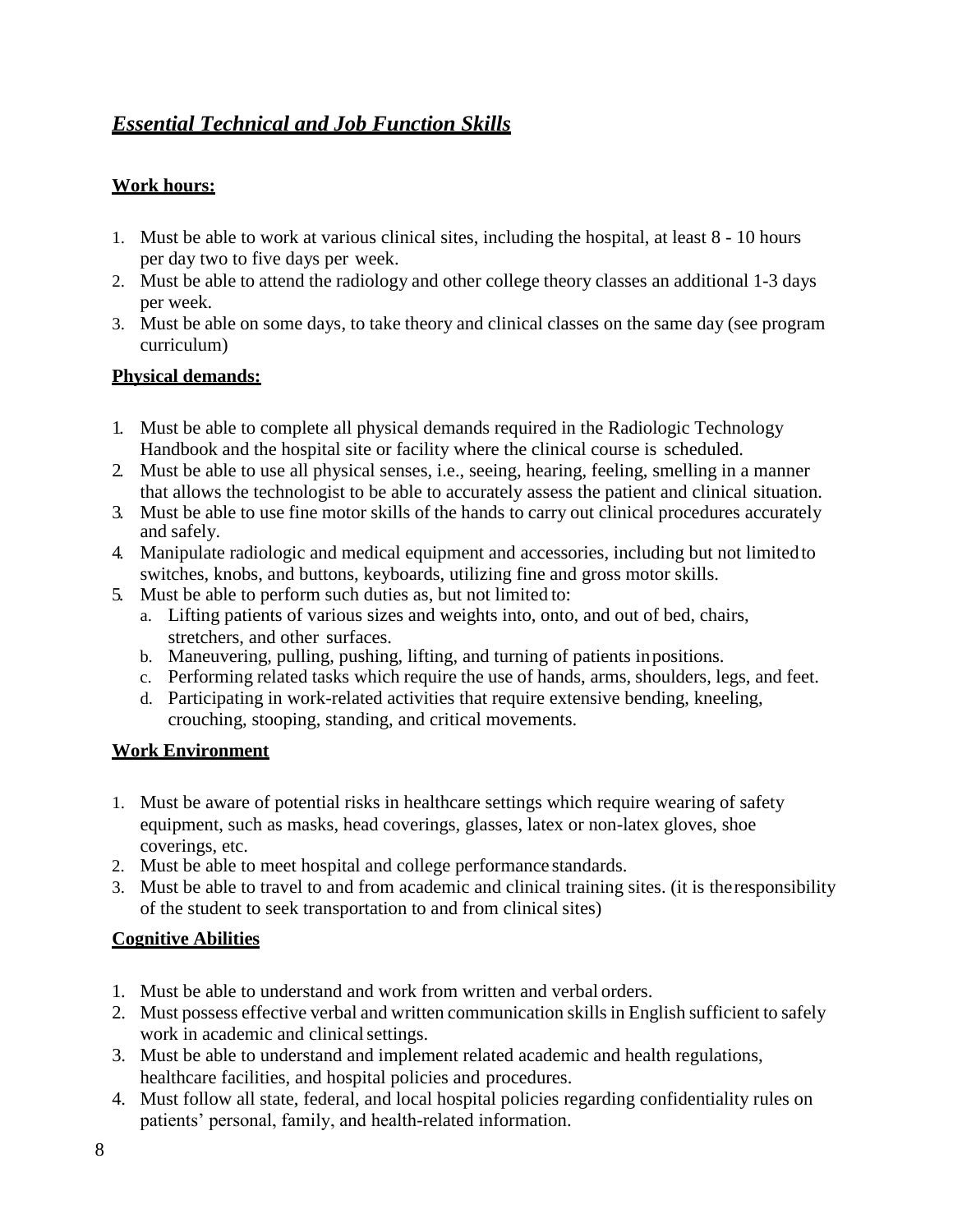- 5. Must possesstechnical competency with radiographic procedures, equipment and computers in patient care and related areas.
- 6. Must be able to speak and communicate effectively in English to individuals and small groups in a manner that can be readilyunderstood.
- 7. Must be able to conduct personal appraisals and educate patients andfamilies.
- 8. Perform the assigned job responsibilities with the intellectual and emotional functions necessary to ensure patient safety and exercise independent judgment and discretion.
- 9. Must be able to demonstrate the ability to adapt to changing patient care and professional situations.
- 10. Must not have any disability that would interfere with cognitive, physical, or sensate ability to function safely in patient and nursing situations.
- 11. Utilize the above standards/functions to respond promptly to the patient's needs and/or emergency situations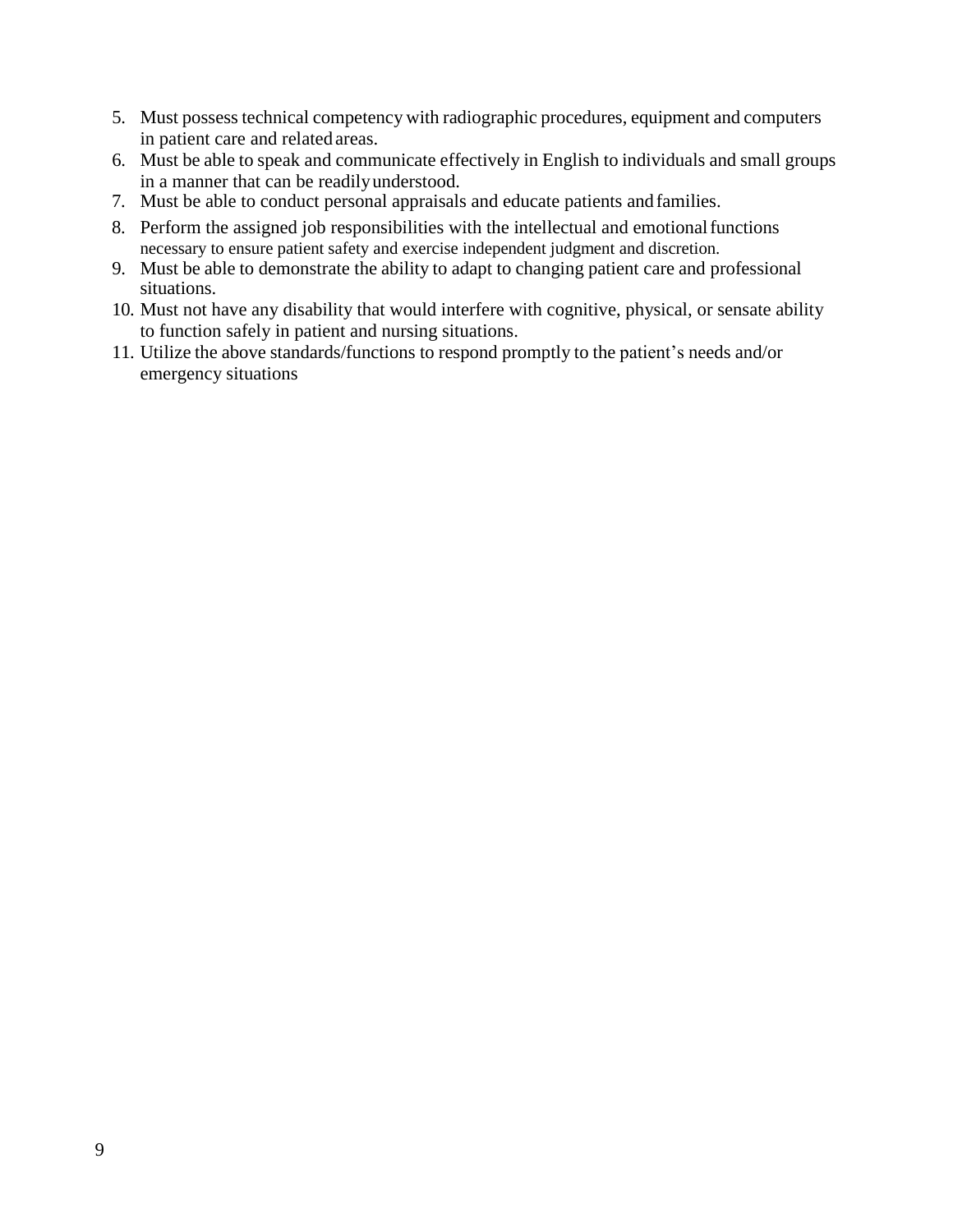# *Complaints, Grievances and Student Due Process*

Pasadena City College has a procedure to provide a prompt and equitable means of resolving student grievances.

These procedures are available to any student who reasonably believes a College decision or action has adversely affected his or her status, rights, or privileges as a PCC student. In certain cases, student complaints may be classified as grievances and fall into one of three categories: 1) academic 2) non-academic or 3) discrimination. Student grievance resolution information is found at:

## <https://pasadena.edu/student-services/grievances.php>

Students may print this PDF file or obtain a copy of this manual from the Vice President of Student and Learning Services Office in Room L112. The grievance forms (fill-able on-line) are attached in the document in the above link.

Issues that are not resolved at the campus level may be presented to the State of California using the state Complaint Process. Students are encouraged to follow the Pasadena City College Complaint and Grievance process before filing a complaint with the state. Use the following site to file a complaint with the State of California:

<https://www.cccco.edu/Complaint-Process-Notice>

## **Academic Grievances**

Academic Grievances involve grade disputes. If a student files a grievance relative to a grade, he/she must prove that mistake, fraud, bad faith, or incompetency is the reason for the grade assignment. The student must follow the Academic Grievance process as defined in the <https://pasadena.edu/student-services/grievances.php>

## **Non-Academic Grievances**

Grounds for non-academic grievances include but are not limited to:

- Any act or threat of intimidation, discrimination, orharassment.
- Any act or threat of physical aggression.
- Arbitrary action, violation of student rights, or imposition of sanctions without proper regard to College policy as specified in the Education Code, Board Policy and/or Administrative Procedures.
- Violation of Title IX (discrimination based on sex).
- Violation of Section 504 (discrimination based on disability)

The full policy, definitions and procedures are available from the Equal Employment OpportunityOffice, Room C204 and (626) 585-7388. Documents and forms available on-line are as follows:

<https://pasadena.edu/student-services/grievances.php>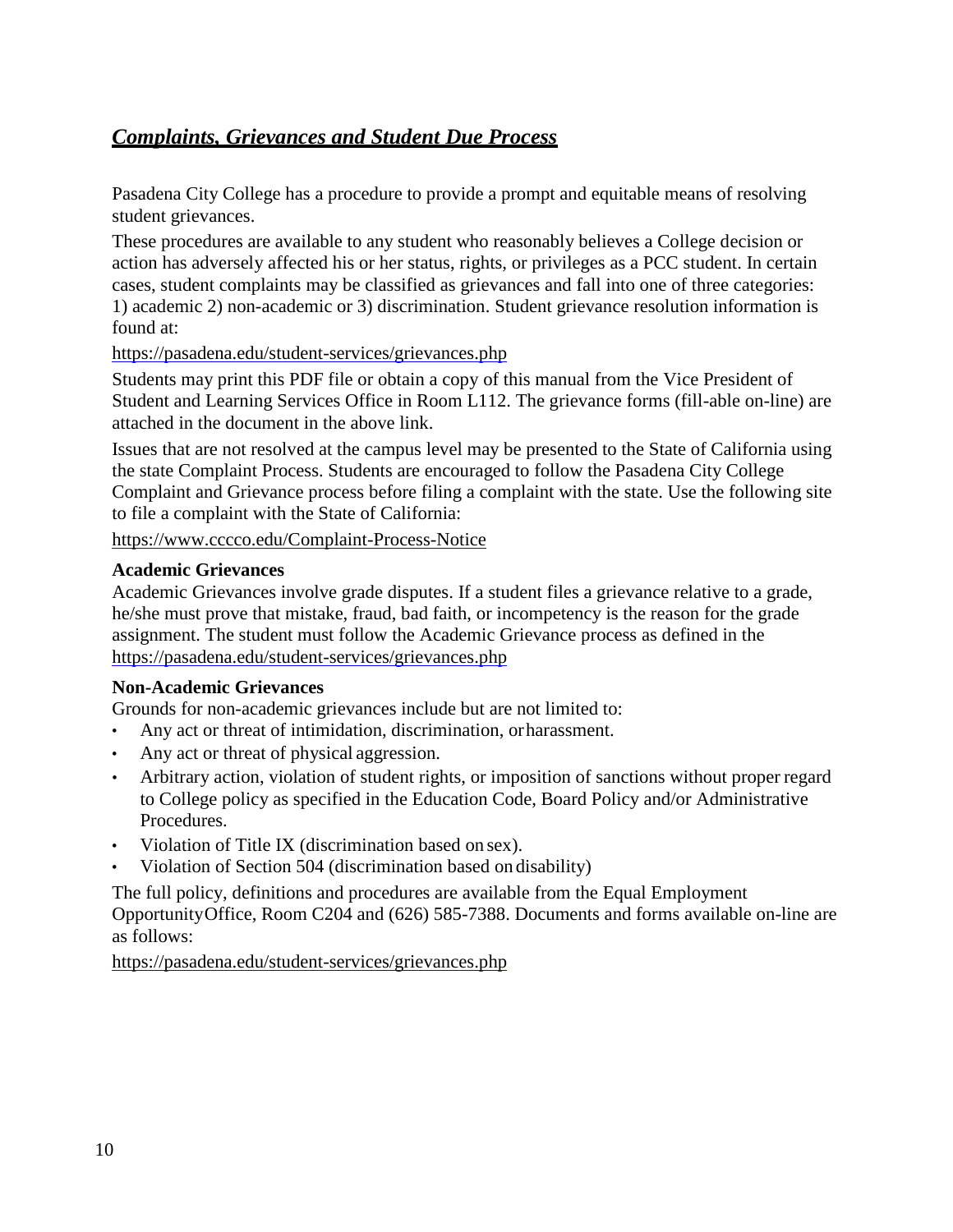## **Discrimination Complaints**

Students wishing to file complaints based upon discrimination based on ethnic group identification, religion, age, gender, sexual orientation, color, or physical or mental disability and any other category of unlawful discrimination should contact the College's Affirmative Action Officer/504 Compliance Officer/Equal Employment Opportunity Representative located in the Office of Human Resources. To file a formal written complaint of unlawful discrimination, students must use the approved form available at the PCC Human Resource Office or at the California Community College Chancellor's Office website: <https://www.cccco.edu/About-Us/Chancellors-Office>

## *Completion and Licensure*

Upon successful completion of the program students are eligible to take the American Registry of Radiologic Technologist Examination. After successfully passing the American Registry of Radiologic Technologist (ARRT) Examination students are eligible for California licensure. A Certificate of Achievement is awarded upon completion of all required courses with a grade of C or better. Effective January 1, 2015 an applicant must have an Associate or higher degree for eligibility for ARRT certification. The associate degree must be posted prior to taking the ARRT National Certification Exam. Completion of the Radiologic Technology Program does not guarantee state licensure or national certification.

## *Contact Information*

American Registry of Radiologic Technologists1255 Northland Drive St. Paul, Minnesota 55120-1155 (651) 687-0048 [www.arrt.org](http://www.arrt.org/)

California Department of Public Health/Radiation Health Branch P. O. Box 997414 Sacramento, CA 95800-7414 (916) 327-5106 <http://www.cdph.ca.gov/>RHB

Joint Review Committee on Education in RT 20 North Wacker Drive #2850 Chicago, IL 60606-3182 (312) 704-5300 [www.jrcert.org](http://www.jrcert.org/)

Pasadena City College Radiologic Technology Program Director Barbara Kissel, MBA, ARRT (R), CRT (R. F.) (626) 585-7271 [bakissel@pasadena.edu](mailto:bakissel@pasadena.edu)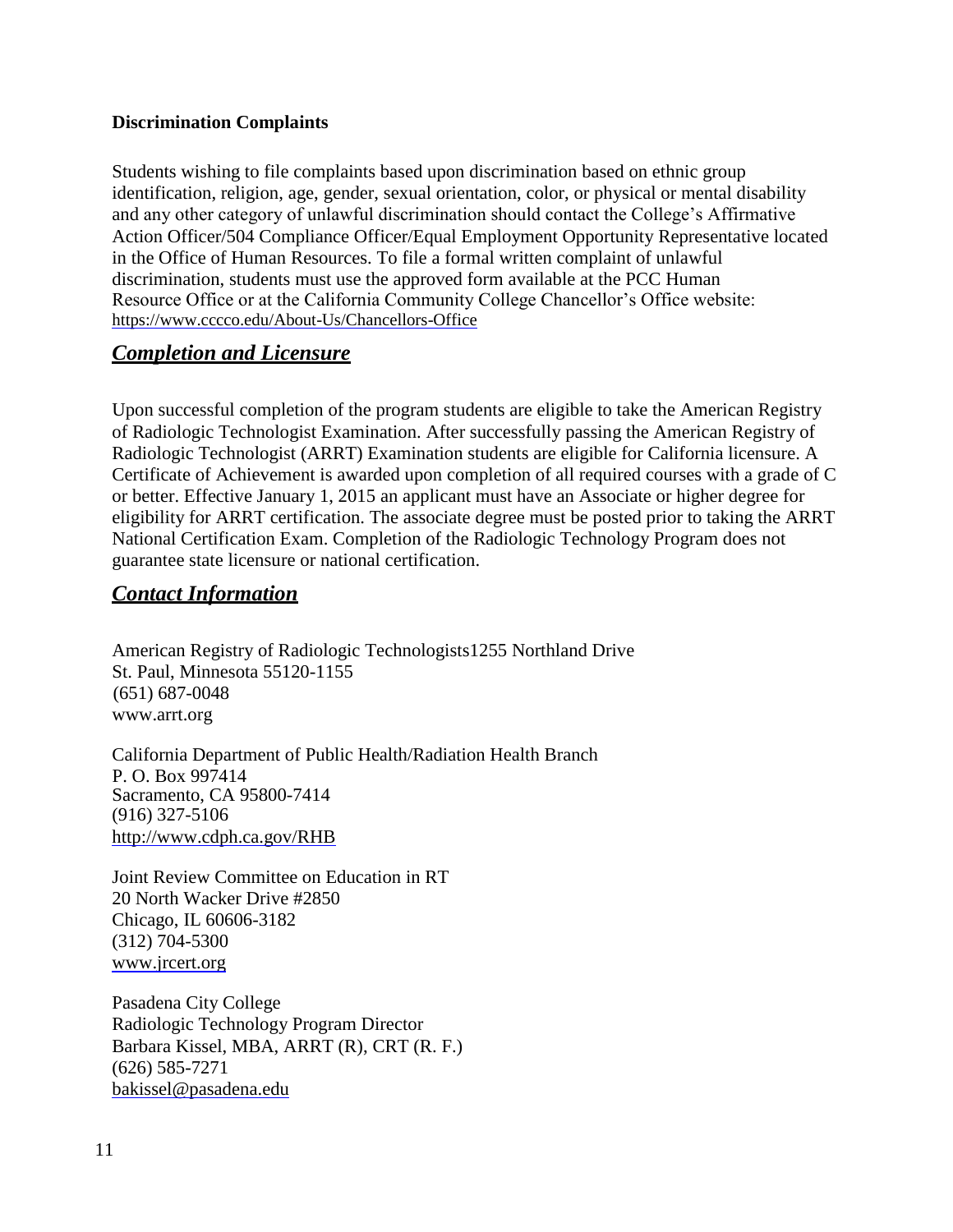| Course#             | <b>Name</b>                             | $\mathbf{U}\mathbf{n}$<br>its | <b>Sequence</b>                  |
|---------------------|-----------------------------------------|-------------------------------|----------------------------------|
| RDTC 100            | Introduction to Radiology Technology    | $\overline{2}$                | Summer 1A,<br>Year 1             |
| RDTC 101            | Medical Procedures for the Technologist | $\overline{3}$                | Summer 1A,<br>Year 1             |
| RDTC 102            | Radiation Protection and Radiobiology   | 3                             | Fall, Year 1                     |
| RDTC 103A           | Radiographic Anatomy and Positioning    | 3.5                           | Fall, Year 1                     |
| RDTC <sub>110</sub> | <b>Professional Ethics</b>              | $\overline{2}$                | Fall, Year 1                     |
| RDTC 112A           | Radiologic Physics A                    | $\overline{3}$                | Fall, Year 1                     |
| RDTC 117A           | <b>Clinical Practicum 1</b>             | 4.5                           | Fall, Year 1                     |
| RDTC 103B           | Radiographic Anatomy and Positioning B  | 3.5                           | Spring, Year 1                   |
| RDTC 104            | Principles of Radiographic Imaging      | 3                             | Spring, Year 1                   |
| RDTC 112B           | Radiologic Physics B                    | $\overline{3}$                | Spring, Year 1                   |
| RDTC 117B           | <b>Clinical Practicum 2</b>             | 4.5                           | Spring, Year 1                   |
| RDTC 113            | <b>Clinical Practicum 3</b>             | $\overline{2}$                | Summer 1B, Year                  |
| <b>RDTC 119</b>     | Clinical Practicum 4                    | 7.5                           | Summer 2, Year<br>$\overline{2}$ |
| RDTC 103C           | <b>Cross Sectional Anatomy</b>          | 3                             | Fall, Year 2                     |
| <b>RDTC 105</b>     | <b>Special Procedures</b>               | $\overline{3}$                | Fall, Year 2                     |
| RDTC <sub>111</sub> | Digital Radiography                     | $\overline{2}$                | Fall, Year 2                     |
| RDTC 117C           | <b>Clinical Practicum 5</b>             | 9                             | Fall, Year 2                     |
| <b>RDTC 116</b>     | Radiologic Technology Review            | $\overline{2}$                | Spring, Year 2                   |
| RDTC 117D           | Clinical Practicum 6                    | 7.5                           | Spring, Year 2                   |
| <b>Electives</b>    | Must choose one or both below           |                               |                                  |
| RDTC <sub>121</sub> | Mammographic Procedures or              | 3                             | Spring, Year 2                   |
| RDTC <sub>123</sub> | <b>Computerized Tomography</b>          | $\overline{3}$                | Spring, Year 2                   |

# *Course Sequence – Beginning in the First Summer Session*

## **Sequence of Courses and Units**

Year 1, Summer 1A, 5 units

Year 1, Fall, 16 units

Year 1 Spring, 16 units

Year 1 Summer, 1B, 2 units

Year 2, Summer 2, 7.5 units

Year 2, Fall, 17 units

Year 2, Spring 12.5 or 15.5 units (depending on which elective you choose)

**TOTAL UNITS: 74.5 - 77 units**